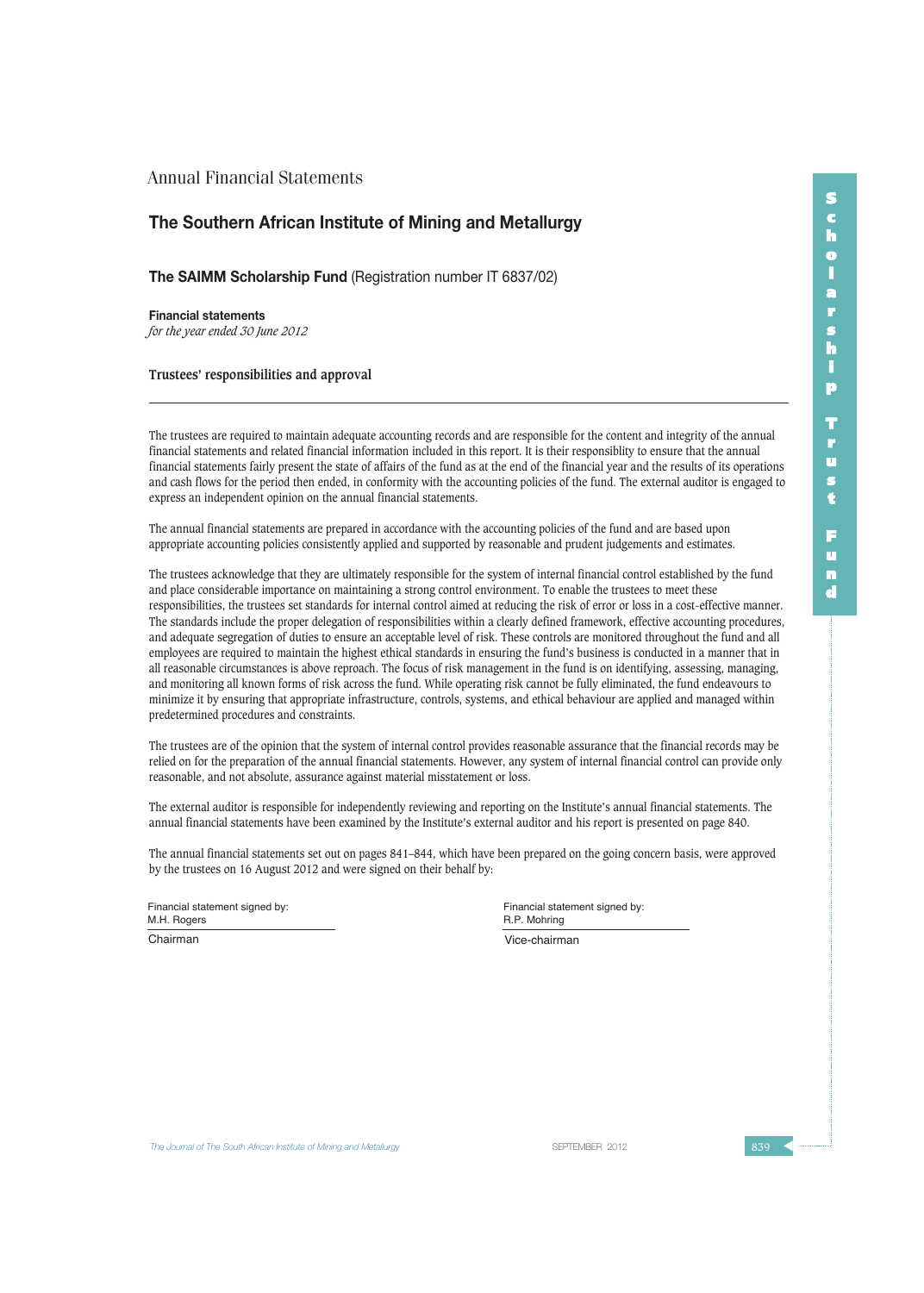# **Audit Report**

### **To the members of The SAIMM Scholarship Fund**

I have audited the annual financial statements of The SAIMM Scholarship Fund which comprise the statement of financial position as at 30 June 2012, the statement of comprehensive income, statement of changes in reserves and statement of cash flows for the year then ended, and a summary of significant accounting policies and other explanatory notes, and the trustees' report, as set out on pages 841 to 844.

### **Trustees' responsibility for the annual financial statements**

The fund's trustees are responsible for the preparation and fair presentation of these annual financial statements in accordance with the accounting policies of the fund, and for such internal control as the trustees determine is necessary to enable the preparation of annual financial statements that are free from material misstatements, whether due to fraud or error.

### **Auditor's responsibility**

My responsibility is to express an opinion on these annual financial statements based on my audit. I conducted my audit in accordance with International Standards on Auditing. Those standards require that I comply with ethical requirements and plan and perform the audit to obtain reasonable assurance whether the annual financial statements are free of material misstatement.

An audit involves performing procedures to obtain audit evidence about the amounts and disclosures in the annual financial statements. The procedures selected depend upon the auditor's judgement, including the assessment of the risk of material misstatement of the annual financial statements, whether due to fraud or error. In making those risk assessments, the auditor considers internal control relevant to the fund's preparation and fair presentation of the annual financial statements in order to design audit procedures that are appropriate in the circumstances, but not for the purpose of expressing an opinion on the effectiveness of the fund's internal control. An audit also includes evaluating the appropriateness of accounting policies used and the reasonableness of accounting estimates made by management, as well as evaluating the overall presentation of the annual financial statements.

I believe that the audit evidence I have obtained is sufficient and appropriate to provide a basis for my audit opinion.

### **Opinion**

In my opinion, the annual financial statements present fairly, in all material respects, the financial position of the fund as at 30 June 2012 and its financial performance and its cash flows for the year then ended in accordance with the accounting policies of the fund.

#### **Supplementary information**

Without qualifying my opinion, I draw attention to the fact that supplementary information set out on page 844 does not form part of the financial statements and is presented as additional information. I have not audited this information and accordingly do not express an opinion on it.

Robert Henry Kitching **Registered Auditor**

▲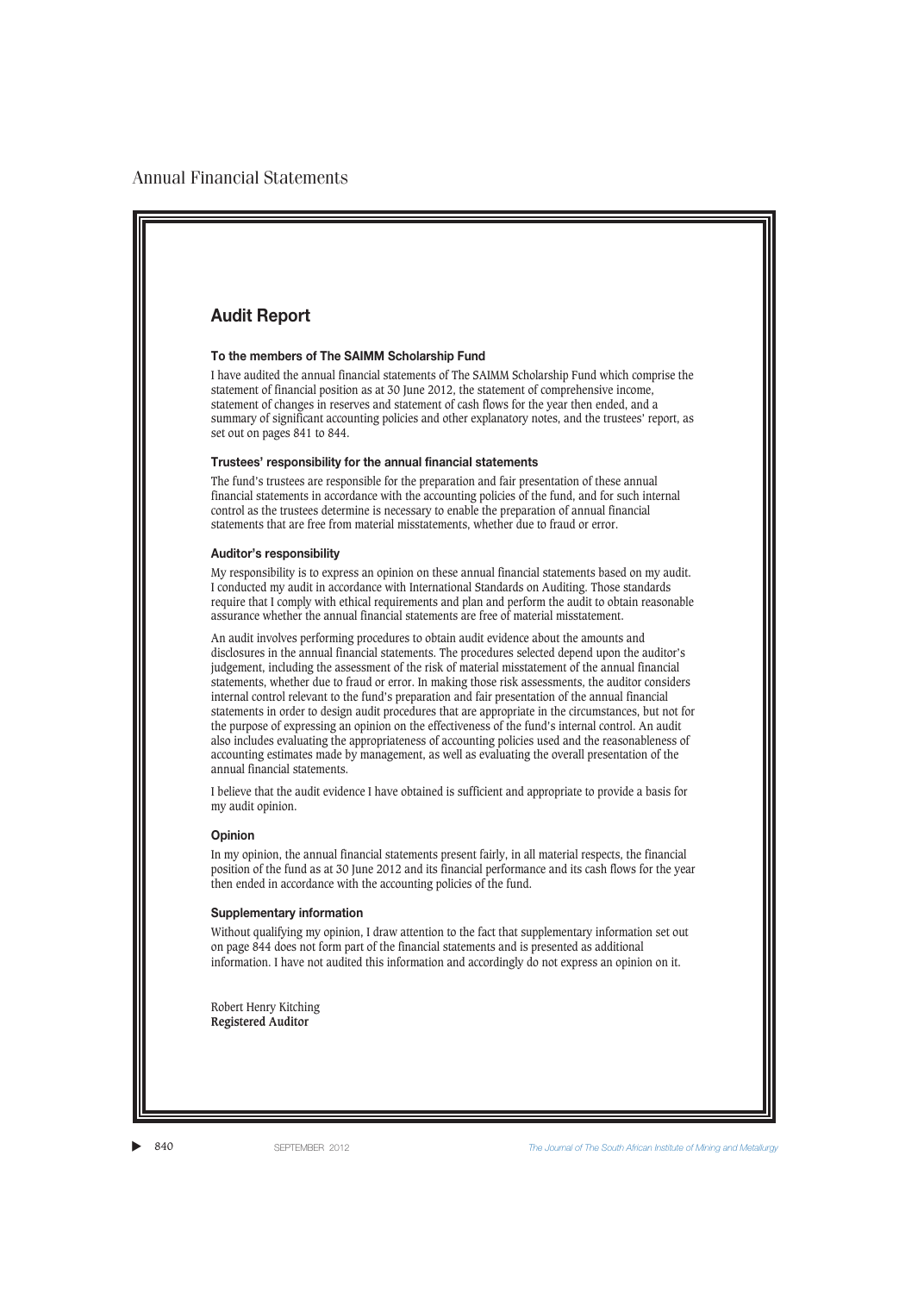# **The Southern African Institute of Mining and Metallurgy**

### **The SAIMM Scholarship Fund** (Registration number IT 6837/02)

### **Annual Financial statements**

*for the year ended 30 June 2012*

### **Trustees' report**

The trustees submit their report for the year ended 30 June 2012. This report forms part of the annual financial statements.

### 1. **Registration**

The fund was registered as a trust on 11 November 2002 with registration number IT 6837/02. The fund can sue and be sued in its own name.

### 2. **Review of activities**

### **Main business and operations**

- The principal objects of the fund are to:
	- (1) Support and promote, foster and advance the interests of the minerals industry by providing the beneficiaries with funds to be used to support the education of students in the minerals industry;
	- (2) To collect monies and accept contributions in monies or otherwise by way of donations, bequests or otherwise and to apply the same or the income therefrom for all or any of the objects set out in (1) above.
- The principal address of the fund is 5th Floor, Chamber of Mines Building, 5 Hollard Street, Johannesburg. The fund has no full-time employees and is administered by The Southern African Institute of Mining and Metallurgy.

### **The SAIMM Scholarship Fund** (Registration number IT 6837/02)

### **Statement of Financial Position**

*at 30 June 2012*

|                                                                               | Note(s)        | 2012<br>R      | 2011<br>$\mathbb{R}$ |
|-------------------------------------------------------------------------------|----------------|----------------|----------------------|
| <b>Assets</b>                                                                 |                |                |                      |
| Non-Current Assets<br>The Southern African Institute of Mining and Metallurgy | 2              | 1 000          |                      |
| <b>Current Assets</b><br>Cash and cash equivalents                            |                |                | 48 856               |
| <b>Total Assets</b>                                                           |                | 1 000          | 48 856               |
| Reserves and Liabilities                                                      |                |                |                      |
| <b>Reserves</b>                                                               |                |                |                      |
| Founding settlement                                                           |                | 1 000          | 1 000                |
| Accumulated surplus                                                           |                |                | (589 026)            |
|                                                                               |                | 1 000          | (588026)             |
| Liabilities                                                                   |                |                |                      |
| Non-current liabilities                                                       |                |                |                      |
| The Southern African Institute of Mining and Metallurgy                       | $\overline{2}$ |                | 636 882              |
| <b>Total Equity and Liabilities</b>                                           |                | 1 000          | 48 856               |
| The Journal of The South African Institute of Mining and Metallurgy           |                | SEPTEMBER 2012 | 841                  |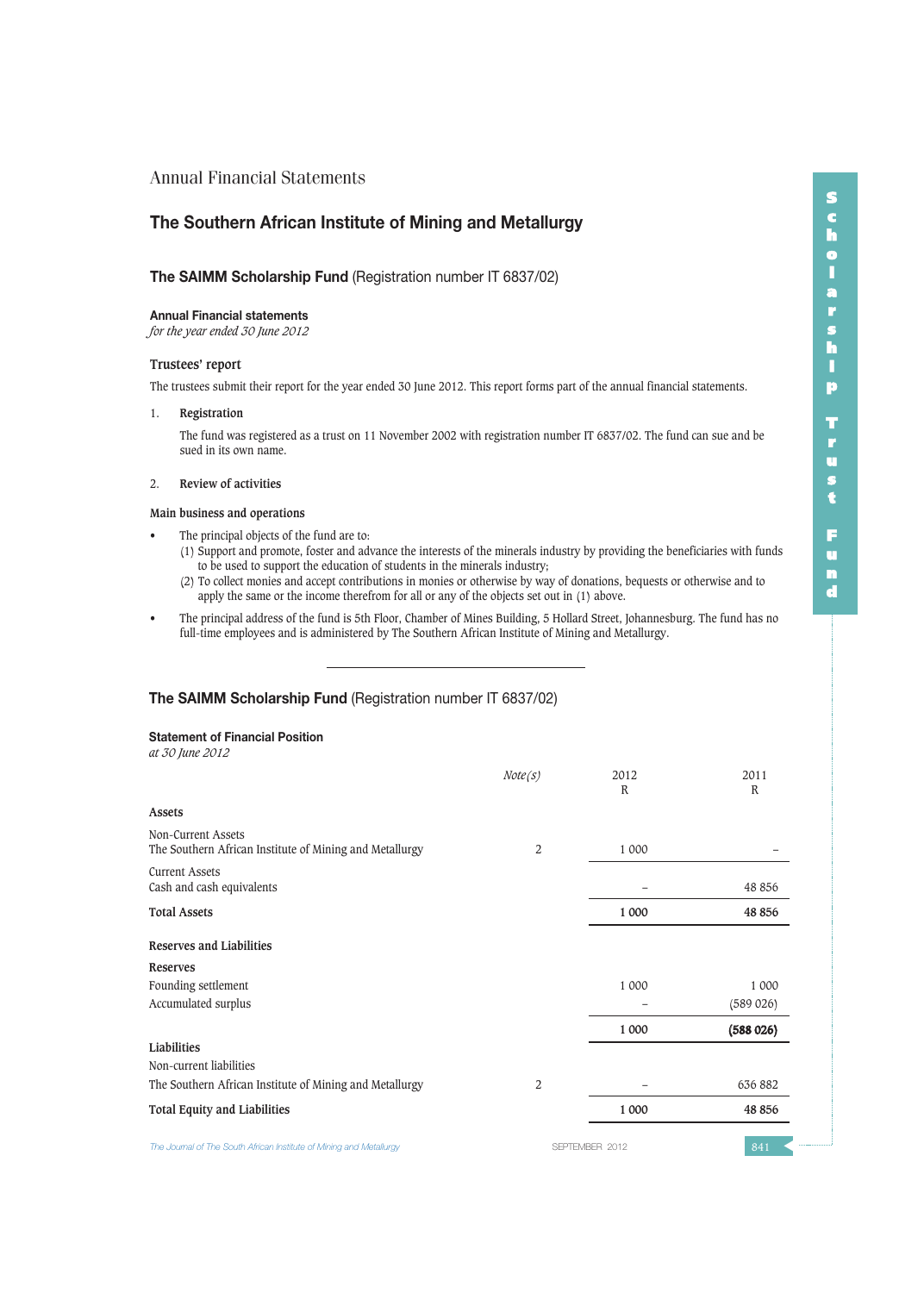# **The Southern African Institute of Mining and Metallurgy**

# **The SAIMM Scholarship Fund** (Registration number IT 6837/02)

**Statement of Comprehensive Income** *for the year ended 30 June 2012*

|                                                                                                                                                                                       | Note(s)                     | 2012<br>$\mathbb{R}$                   | 2011<br>$\mathbb{R}$             |
|---------------------------------------------------------------------------------------------------------------------------------------------------------------------------------------|-----------------------------|----------------------------------------|----------------------------------|
| Donations received<br>Donations made and administration expenses<br>Operating surplus (deficit)<br>Investment revenue<br>Surplus (deficit) for the year<br>Other comprehensive income |                             | 589 026                                | 255 834<br>(425927)              |
|                                                                                                                                                                                       |                             | 589 026                                | (170093)<br>8 1 2 5              |
|                                                                                                                                                                                       |                             | (589 026)                              | (161968)                         |
| Total comprehensive income (loss) for the year                                                                                                                                        |                             | 589 026                                | (161968)                         |
|                                                                                                                                                                                       |                             | 589 026                                | (161968)                         |
| <b>Statement of changes in reserves</b><br>for the year ended 30 June 2012                                                                                                            |                             |                                        |                                  |
|                                                                                                                                                                                       | Founding<br>settlement<br>R | Accumulated<br>surplus<br>$\mathbb{R}$ | Total<br>reserves<br>$\mathbb R$ |
| Balance at 1 July 2010                                                                                                                                                                | 1 000                       | (427058)                               | (426 058)                        |
| Changes in reserves<br>Total comprehensive deficit for the year                                                                                                                       |                             | (161968)                               | (161968)                         |
| Total changes                                                                                                                                                                         |                             | (161968)                               | (161968)                         |
| Balance at 1 July 2011                                                                                                                                                                | 1 000                       | (589 026)                              | (588026)                         |
| Changes in reserves<br>Total comprehensive income for the year                                                                                                                        |                             | 589 026                                | 589 026                          |
| Total changes                                                                                                                                                                         |                             | 589 026                                | 589 026                          |
| Balance at 30 June 2012                                                                                                                                                               | 1 000                       |                                        | 1000                             |
| <b>Cash flow statement</b><br>for the year ended 30 June 2012                                                                                                                         | Note(s)                     | 2012<br>$\mathbb R$                    | 2011<br>R                        |
| Cash flows from operating activities                                                                                                                                                  |                             |                                        |                                  |
| Cash generated from (used in) operations<br>Interest income                                                                                                                           |                             | 589 026                                | (170093)<br>8 1 2 5              |
| Net cash from operating activities                                                                                                                                                    |                             | 589 026                                | (161968)                         |
| Cash flows from investing activities                                                                                                                                                  |                             |                                        |                                  |
| Proceeds from loans payable<br>Repayment of loan                                                                                                                                      |                             | (637882)                               | 99 614                           |
| Net cash from investing activities                                                                                                                                                    |                             | (637882)                               | 99 614                           |
| Total cash movement for the year<br>Cash at the beginning of the year                                                                                                                 |                             | (48 856)<br>48 856                     | (62 3542)<br>111 210             |
| Total cash at end of the year                                                                                                                                                         |                             | $\overline{\phantom{0}}$               | 48 856                           |

 $\blacktriangleright$  842

842 SEPTEMBER 2012 *The Journal of The South African Institute of Mining and Metallurgy*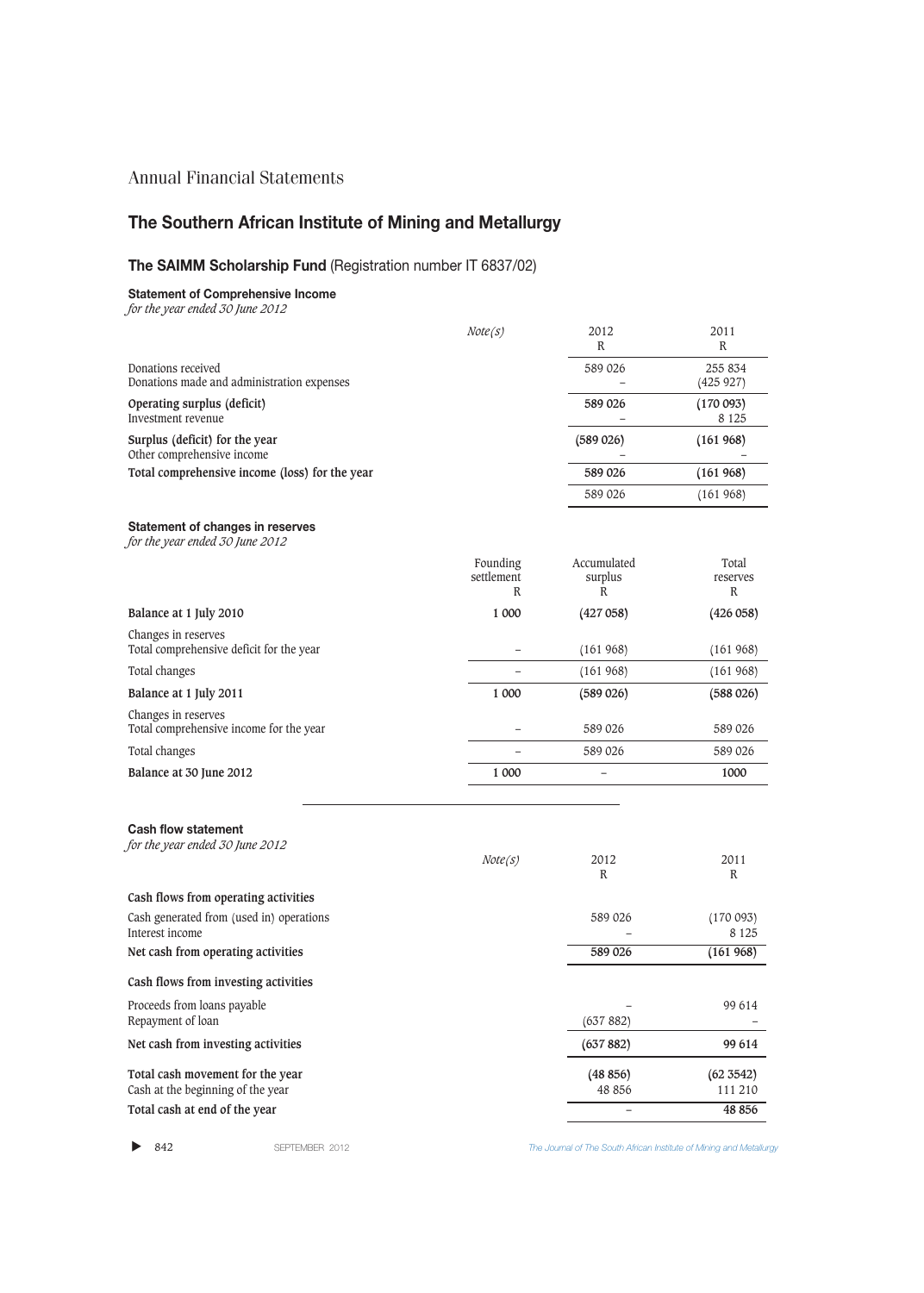## **The Southern African Institute of Mining and Metallurgy**

### **The SAIMM Scholarship Fund** (Registration number IT 6837/02)

### **Financial statements**

*for the year ended 30 June 2012*

### **Accounting policies**

#### **1. Presentation of Annual Financial Statements**

The annual financial statements have been prepared in accordance with accounting policies of the fund. The annual financial statements have been prepared on the historical cost basis, and incorporate the principal accounting policies set out below. They are presented in South African Rands.

These accounting policies are consistent with the previous period.

#### 1.1 **Significant judgements**

In preparing the annual financial statements, the trustees are required to make estimates and assumptions that affect the amounts represented in the annual financial statements and related disclosures. Use of available information and the application of judgement is inherent in the formation of estimates. Actual results in the future could differ from these estimates, which may be material to the annual financial statements.

### 1.2 **Financial instruments**

### 1.2.1 **Initial recognition**

The fund classifies financial instruments, or their component parts, on initial recognition as a financial asset, a financial liability or an equity instrument in accordance with the substance of the contractual arrangement.

Financial assets and financial liabilities are recognized on the fund's balance sheet when the fund becomes a party to the contractual provisions of the instrument.

Financial assets and liabilities are recognized initially at cost; transaction costs that are directly attributable to the acquisition or issue of the financial instrument are added to the cost.

Assets carried at fair value: the change in fair value shall be recognized in profit or loss or in equity, as appropriate.

#### 1.2.2 **Subsequent measurement**

After initial recognition, financial assets are measured as follows:

- Loans and receivables and held-to-maturity investments are measured at amortized cost using the effective interest method
- Investments in equity instruments that do not have a quoted market price in an active market and whose fair value cannot be reliably measured, are measured at cost
- Other financial assets, including derivatives, at fair values, without any deduction for transaction costs, which may arise on sale or other disposal.

After initial recognition, financial liabilities are measured as follows:

- Financial liabilities at fair value through profit or loss, including derivatives that are liabilities, are measured at fair value
- Other financial liabilities are measured at amortized cost using the effective interest method.

### **1.3 Loans receivable/payable**

This includes a loan to The Southern African Institute of Mining and Metallurgy, the loan earns no interest, nor does it have any terms of repayment. This loan is carried at cost.

### **1.4 Revenue**

Revenue comprises contributions received from donors and is recognized on receipt.